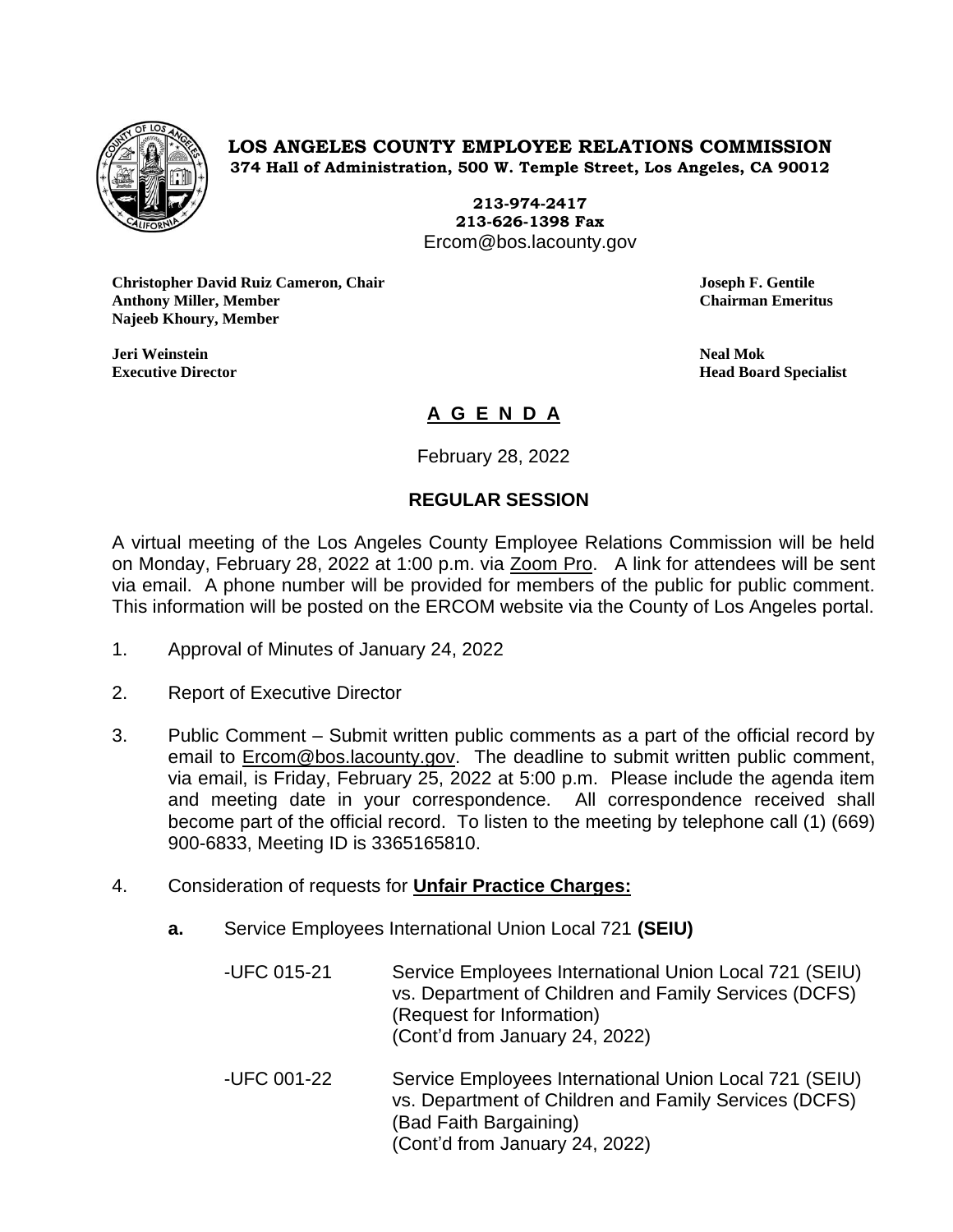| <b>AGENDA</b> |    |                                                                  | Page 2                                                                                                                                                                | <b>February 28, 2022</b> |
|---------------|----|------------------------------------------------------------------|-----------------------------------------------------------------------------------------------------------------------------------------------------------------------|--------------------------|
|               | b. | Los Angeles County Public Defenders Union (LAPDU)                |                                                                                                                                                                       |                          |
| <b>NEW</b>    |    | -UFC 002-22                                                      | Los Angeles County Public Defenders Union (LAPDU)<br>vs. Los Angeles County Public Defender's Office (PD)<br>(Unilateral Workload Change)                             |                          |
| <b>NEW</b>    |    | -UFC 003-22                                                      | Los Angeles County Public Defenders Union (LAPDU)<br>vs. Los Angeles County Public Defender's Office (PD)<br>(Workplace Posters)                                      |                          |
|               | c. | Association of Deputy District Attorneys (ADDA)                  |                                                                                                                                                                       |                          |
| <b>NEW</b>    |    | -UFC 004-22                                                      | Association of Deputy District Attorneys (ADDA)<br>vs. Los Angeles County District Attorney's Office (DA)<br>(Punitive Transfers)                                     |                          |
| <b>NEW</b>    |    | -UFC 005-22                                                      | Association of Deputy District Attorneys (ADDA)<br>vs. Los Angeles County District Attorney's Office (DA)<br>(Request for Information)                                |                          |
|               | d. | International Brotherhood of Electrical Workers, Local 11 (IBEW) |                                                                                                                                                                       |                          |
| <b>NEW</b>    |    | -UFC 006-22                                                      | International Brotherhood of Electrical Workers, Local 11<br>(IBEW) vs. Los Angeles County Department of Public<br>Works (DPW)<br>(Anti-Union Animus and Retaliation) |                          |
|               | e. | Union of American Physicians and Dentists (UAPD)                 |                                                                                                                                                                       |                          |
| <b>NEW</b>    |    | -UFC 007-22                                                      | Union of American Physicians and Dentists (UAPD)<br>vs. Department of Health Services (DHS)<br>(Anesthesiologist Compensation Rate Dispute)                           |                          |
| 5.            |    | Consideration of request for <b>Amendment of Certification:</b>  |                                                                                                                                                                       |                          |
|               | a. | <b>CEO Request to Delete Class</b>                               |                                                                                                                                                                       |                          |
| <b>NEW</b>    |    | -AC 001-22                                                       | <b>Bargaining Unit 411</b><br>Union - BCTC, AFL-CIO<br>Item No. - 6296<br><b>Glazier</b>                                                                              |                          |
| <b>NEW</b>    |    | -AC 003-22                                                       | Bargaining Unit 122 and 431<br>Union - SEIU 721<br>Item No. - 2509<br><b>Computer Operations Duty Manager</b><br>Item No. - 2978<br><b>Animal Shelter Aid</b>         |                          |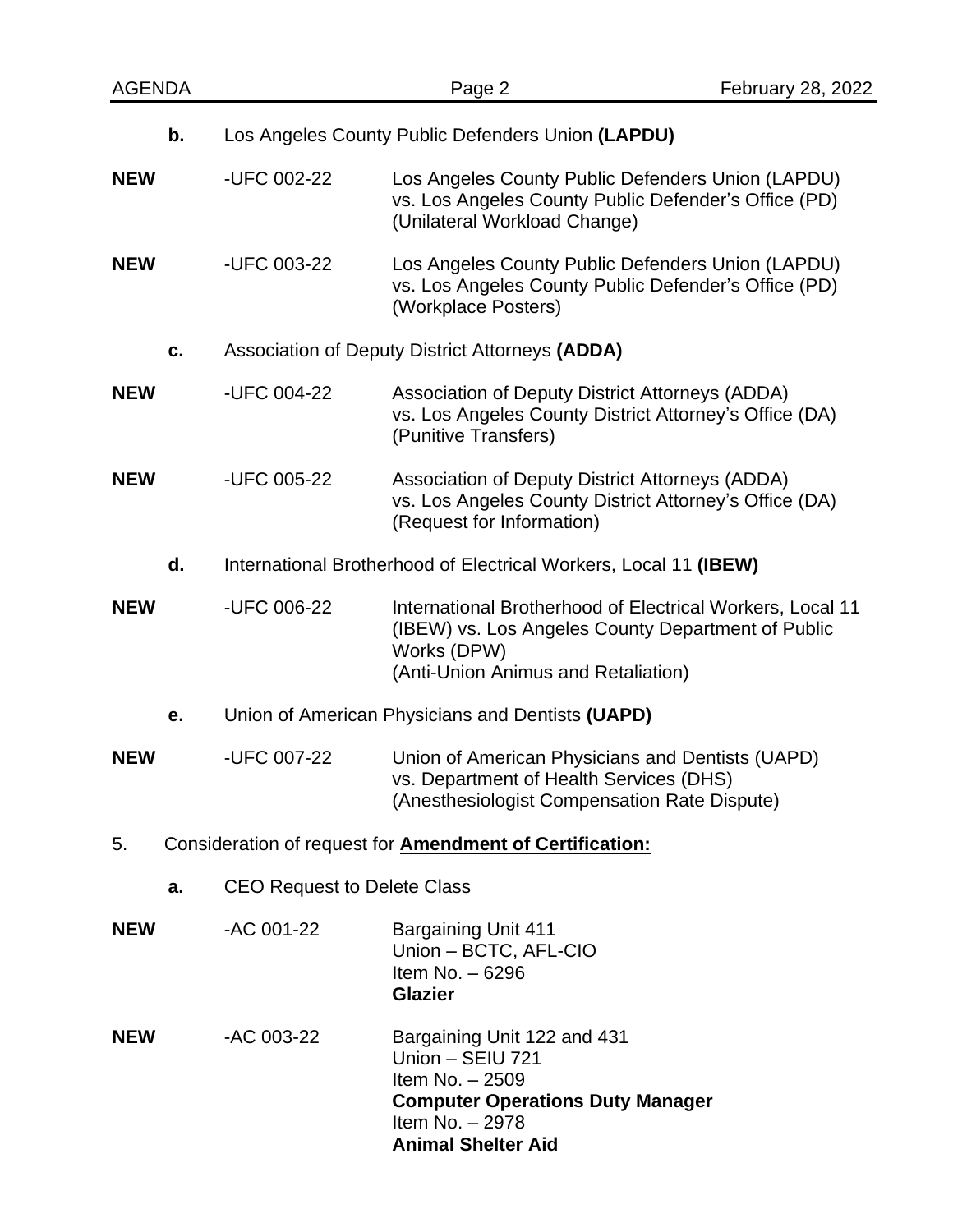| <b>NEW</b> | -AC 004-22                                              | <b>Bargaining Unit 511</b><br>Union - CAPE<br>Item No. $-4439$<br><b>Regional Planner I</b>                                                                                |  |
|------------|---------------------------------------------------------|----------------------------------------------------------------------------------------------------------------------------------------------------------------------------|--|
| b.         | California Association of Professional Employees (CAPE) |                                                                                                                                                                            |  |
| <b>NEW</b> | -AC 002-22                                              | California Association of Professional Employees<br><b>Request for Accretion</b><br>Item Number: 4221 Chief Industrial Waste Planning and<br>Control<br>Unit Affected: 512 |  |
| C.         | Los Angeles County Lifeguard Association (LACOLA)       |                                                                                                                                                                            |  |
| <b>NEW</b> | -AC 005-22                                              | <b>Request for Accretion</b><br>Item Number: 4922 Lifeguard Section Chief                                                                                                  |  |

6. Consideration of Hearing Officer Samuel D. Reyes' Hearing Officer Report in the matter of UFC 002-21, Association of Los Angeles Deputy Sheriff's (ALADS) vs. Los Angeles County Sheriff's Department (LASD).

Unit Affected: 642

7. Consideration of Continuation of Teleconferencing for Employee Relations Commission Meetings pursuant to AB 361. Per AB 361:

"To ensure the safety of members of the public and employees, while guaranteeing the public's right to attend and participate in meetings of ERCOM, and in alignment with our Health Officer's recommendations to reduce crowding indoors and to support physical distancing, effective immediately, ERCOM will continue to meet via teleconferencing, in compliance with AB 361 while we are under a State of Emergency and while State or local officials continue to recommend measures to promote social distancing. ERCOM will reconsider the circumstances of the State of Emergency to determine whether teleconferencing should continue within 30 days after today's meeting under AB 361."

8. Commissioner's Special Items.

## **EXECUTIVE SESSION**

9. CONFERENCE WITH LEGAL COUNSEL – ANTICIPATED LITIGATION

Superior Court Writ of Mandate, Court Case #20STCP03034

The next Employee Relations Commission Meeting is scheduled for March 28, 2022. This will be a dual-purpose meeting only to address AB 361 and Public Comment , due to the fact that it is Caesar Chavez Day, and a declared County Holiday.